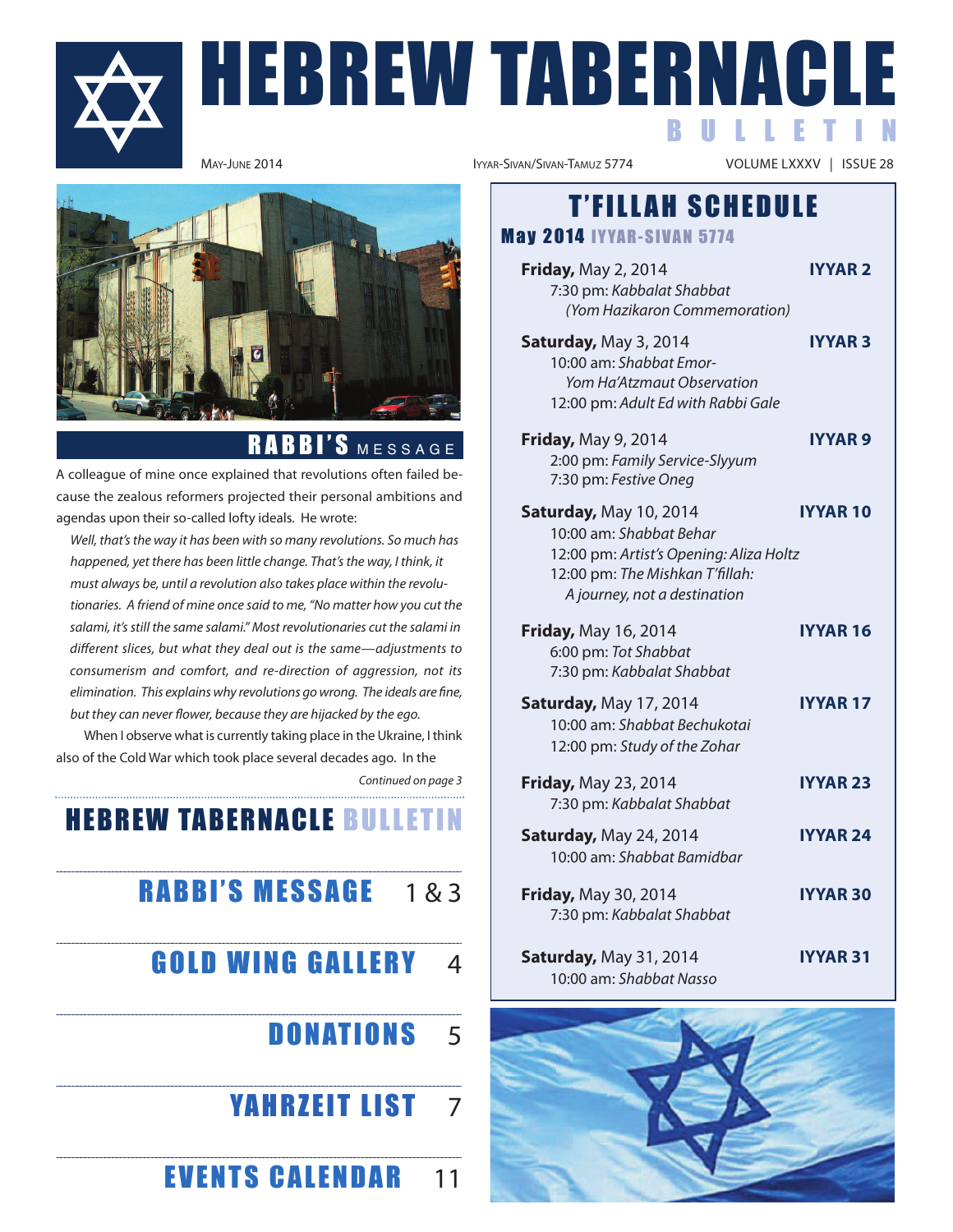

### **HEBREW TABERNACLE CONGREGATION**

A Liberal Congregation & Progressive Community Center

| RebJeff99@yahoo.com                                              |
|------------------------------------------------------------------|
|                                                                  |
| jfinkel@huc.edu                                                  |
| Dr. Robert L. Lehman, z"l  Rabbi Emeritus                        |
|                                                                  |
| rselig@lycos.com                                                 |
|                                                                  |
| jslcsw@aol.com                                                   |
|                                                                  |
| ren_27@rocketmail.com                                            |
|                                                                  |
| jeff.burak@gmail.com                                             |
|                                                                  |
| Lcytryn@gmail.com                                                |
|                                                                  |
| dianaddouglas@hotmail.com                                        |
|                                                                  |
| susan_gellert@yahoo.com                                          |
|                                                                  |
| skleinp@aol.com                                                  |
| Richard Ehrenreich  Men's Club President                         |
| rehrenreichusa@nyc.rr.com                                        |
|                                                                  |
| skhspr@gmail.com                                                 |
|                                                                  |
| htoffice@nyc.rr.com                                              |
| Rita Hamburgh Chair, Outreach & Membership Committee             |
| hamburg@nyp.org                                                  |
| Hannah Eisner Chair, Chesed Committee                            |
| HTchesed@gmail.com                                               |
| Youth & Family Committeehtoffice@nyc.rr.com                      |
| Harriet Bailer, Diana Douglas & Regina Gradess GoldWing Curators |
| EHBailer@aol.com;dianaddouglas@hotmail.com;                      |
| ReginaG99@gmail.com                                              |
|                                                                  |
| Web address: www.hebrewtabernacle.org<br>ww                      |

Published bi-monthly by the Hebrew Tabernacle of Washington Heights 551 Fort Washington Ave. New York, NY 10033-1908 A Member of the Union for Reform Judaism

Deadline for inclusion in the July-august Bulletin is June 2nd Material received after that date will be held until the September-October issue. *htoffice@nyc.rr.com*

### **T'FILLAH SCHEDULE**

#### **June 2014 SIVAN-TAMUZ 5774**

| Friday, June 6, 2014<br>6:00 pm: Tot Shabbat<br>7:30 pm: Kabbalat Shabbat                      | <b>SIVAN 8</b>  |
|------------------------------------------------------------------------------------------------|-----------------|
| Saturday, June 7, 2014<br>10:00 am: Shabbat Beha'alotcha<br>12:00 pm: Adult Ed with Rabbi Gale | <b>SIVAN 9</b>  |
| <b>Friday, June 13, 2014</b><br>7:30 pm: Kabbalat Shabbat                                      | <b>SIVAN 15</b> |
| Saturday, June 14, 2014<br>10:00 am: Shabbat Sh'lach<br>12:00 pm: Study of the Zohar           | <b>SIVAN 16</b> |
| <b>Friday, June 20, 2014</b><br>7:30 pm: Kabbalat Shabbat (Piano)                              | <b>SIVAN 22</b> |
| Saturday, June 21, 2014<br>10:00 am: Shabbat Korach                                            | <b>SIVAN 23</b> |
| <b>Friday, June 27, 2014</b><br>7:30 pm: Kabbalat Shabbat<br>(Gay Pride)                       | <b>SIVAN 29</b> |
| Saturday, June 28, 2014<br>10:00 am: Shabbat Chukat-<br>Rosh Chodesh Tamuz                     | <b>SIVAN 30</b> |
|                                                                                                |                 |

**if you or someone you care about is hospitalized, ill, or needs some cheer, contact the Chesed Committee. Neglect is a shame, with everyone to blame. Call the office at 212-568-8304 or e-mail us at HTChesed@gmail.com**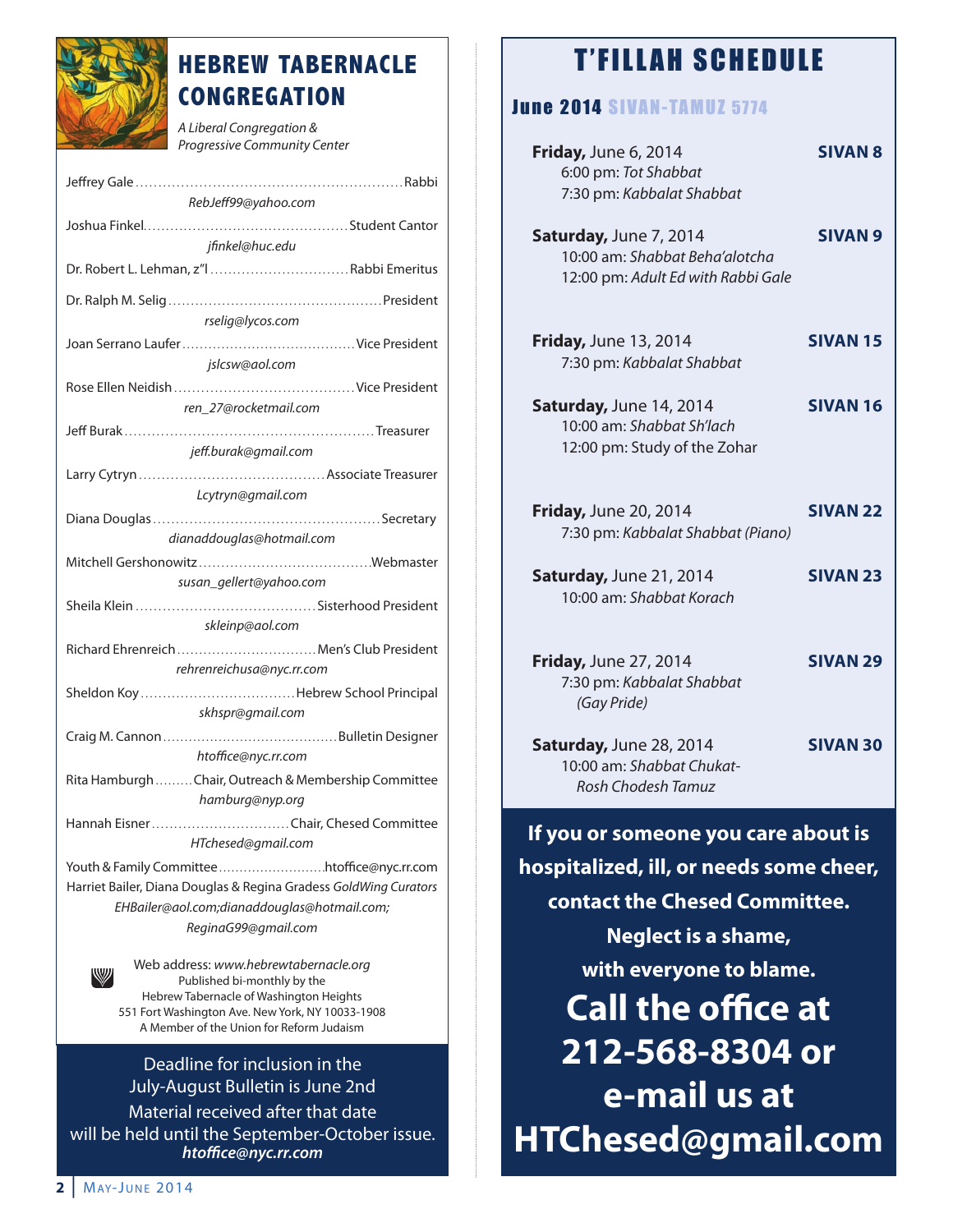#### RABBI'S Message

#### Continued from page 1

immortal words of Prime Minister Winston Churchill: "From Stettin in the Baltic to Trieste in the Adriatic an iron curtain has descended across the Continent."

In the fourth chapter of Malachi, the Haphtarah portion for Shabbat Hagadol, we think of the Pesach which is yet to come. We think of the Messianic Age in which all of humanity is liberated from slavery. The prophet, Malachi, envisions a new world order in which God purges our planet of corruption and oppression. Elijah will turn the hearts of the parents towards the children and the hearts of the children towards the parents. However, as I reflect upon Russia's annexation of the Crimea, all we have is the same salami. Mikhail Gorbechev's radical concepts of glasnost and perestroika may have lead to the disintegration of the Soviet Union, the fall of Communism in Eastern Europe, and more economic openness in Russia, but it has ultimately made little inroads on the Russian mindset.

Just as the Soviet Union of the mid twentieth century virtually enslaved Eastern Europe and turned the various countries into puppet regimes, so the new Russia of the early twenty first century swiftly reacted to the overthrow of their political stooges in the Ukraine and annexed the Crimea. Just as Russian tanks were sent into Hungary

and Czechoslovakia to prevent those countries from leaving the Soviet orbit, so Russian troops poured into the Ukraine when it became clear that the Ukrainian government wanted stronger ties with the European Union. The referendum to join Russia or remain part of the ukraine was a transparent farce. The Crimea is as much a satellite regime as were such countries as Poland, Czechoslovakia, Romania, Hungary, and East Germany. The financial aid package which will be earmarked for the Ukraine resembles the Marshall Plan of the 1940s. The rhetoric coming from American and Russian leaders resembles the rhetoric of the Cold War. We have the same salami.

As we envision the Messianic Age, it is natural to search for ways of translating our dreams into reality. However, before we can launch into social action programs and help bring peace to our troubled world, we have to work on ourselves. If we project our own agendas onto the social problems which face us, all we have is the same salami. Just as God liberated the Hebrews from Egyptian bondage, we have to liberate ourselves from total self-absorption. Slavery to our animal lusts can impoverish our lives as much as the curtailment of freedom of speech and freedom of religion. Once we realize that the universe doesn't exist to satisfy all of our desires and once we can acknowledge our responsibilities to our neighbors, our community will be a healthier place for our children to grow up.



#### **NOW, EaSiEr aCCESS TO SErviCES FOr OLDEr aDULTS**

The yM & yWHa of Washington Heights and Inwood (WHIy) has collaborated with the riverdale yM-yWHa, the Jewish Community Council of Washington Heights and Inwood, and the Hebrew Home at riverdale to form a unique partnership called **The Hudson Community Project: Safe at Home.**

It combines our agencies' resources, expands the geographic scope of our services-and streamlines the way we provide them. The result – older adults can receive a more comprehensive selection of services aimed at helping you maintain your independence and make living at home more comfortable and secure.

#### **SOME OF OUr SErviCES iNCLUDE**

Case Management — Housing advocacy — Kosher Pantry — Kosher Meals Social Adult Day Care — In-home support — Health Maintenance Rehabilitation — Transportation

**For more information, please contact: Sarah Leiner, MSW at (212)-569-6200 x 233.**



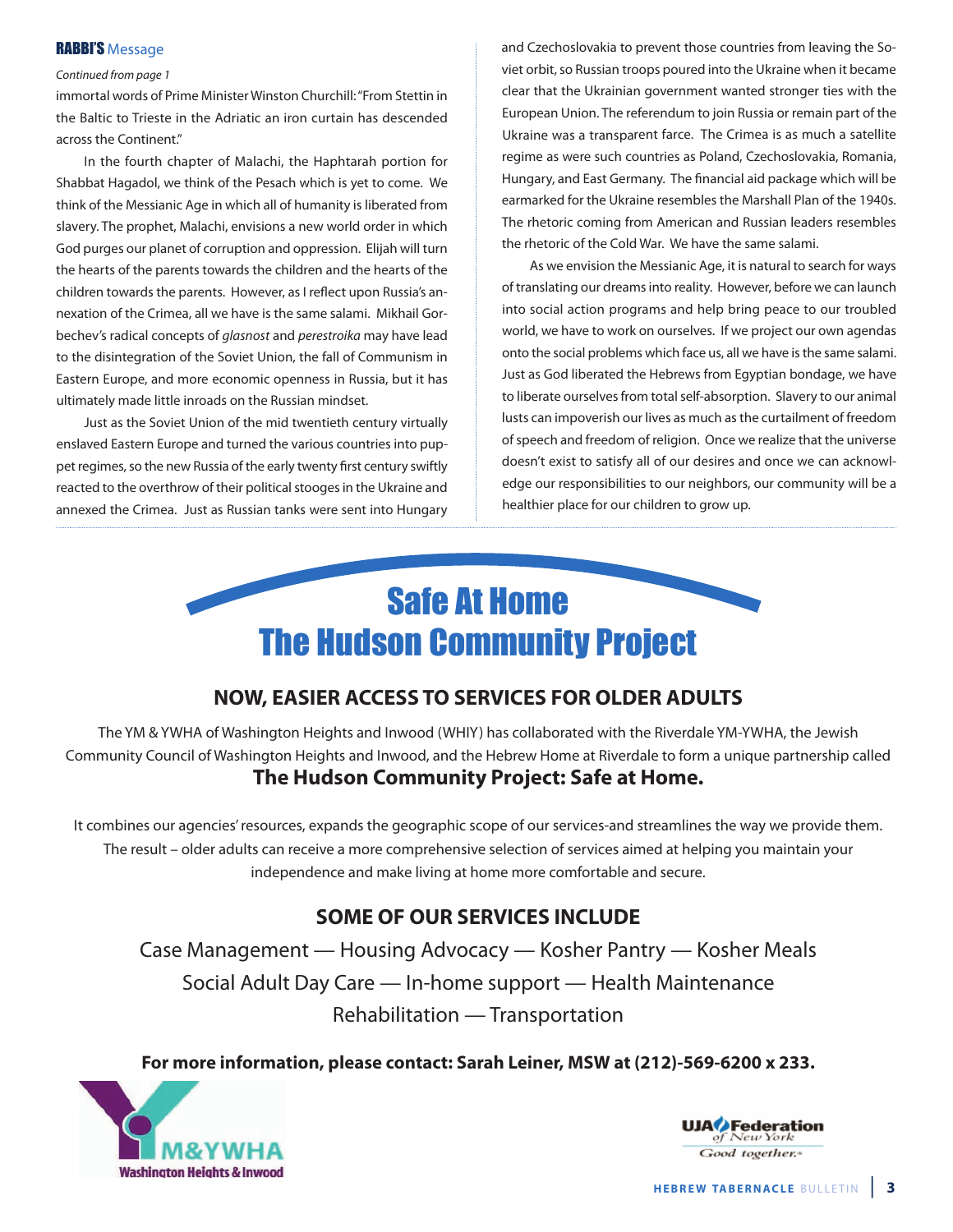## The Hebrew Tabernacle's Armin and Estelle Gold Wing Gallery MAY/JUNE, 2014 EXHIBIT

# **Celebrating Fort Tryon Park Dr. aliza Holtz**

**Gold Wing Artist's Opening Reception all are invited to meet Dr. aliza Holtz at about noon, Saturday, May 10, 2014**



*Archway* ©2014 Holtz Communications, Inc.



uPCoMInG in May and June—a photographic exhibit by Dr. Aliza Holtz who delights in highlighting often-unnoticed features of Fort Tryon Park.

Holtz is a scientist who loves art. Nurtured on the one hand by a great-grandfather who was a scientist and inventor, and on the other by a father who is a prominent Jewish artist, she has been immersed in the worlds of science and art since childhood. Appreciation of details is a cornerstone of both her scientific and photographic work, leading to the awe she experiences in both realms.

Her photographs have been exhibited in new york City, Bethlehem, new Hampshire, and Waltham, Massachusetts, and have appeared in publications in new york, alaska, Massachusetts, and Florida.

Many of Aliza's photographs are for sale, with a portion of the proceeds going to Hebrew Tabernacle. A price list is available.

*Located in Hebrew Tabernacle's Beautiful Art Deco building* **551 Fort Washington ave, at 185 St, Ny, Ny 10033 M4 or M98 bus** *or the "A" train to 181 Street- (front of train) Use the exit and elevator at the 184 Street exit up to Fort Washington Avenue* **FrEE aDMiSSiON** - For gallery hours: 212-568-8304 or http://www.hebrewtabernacle.org.

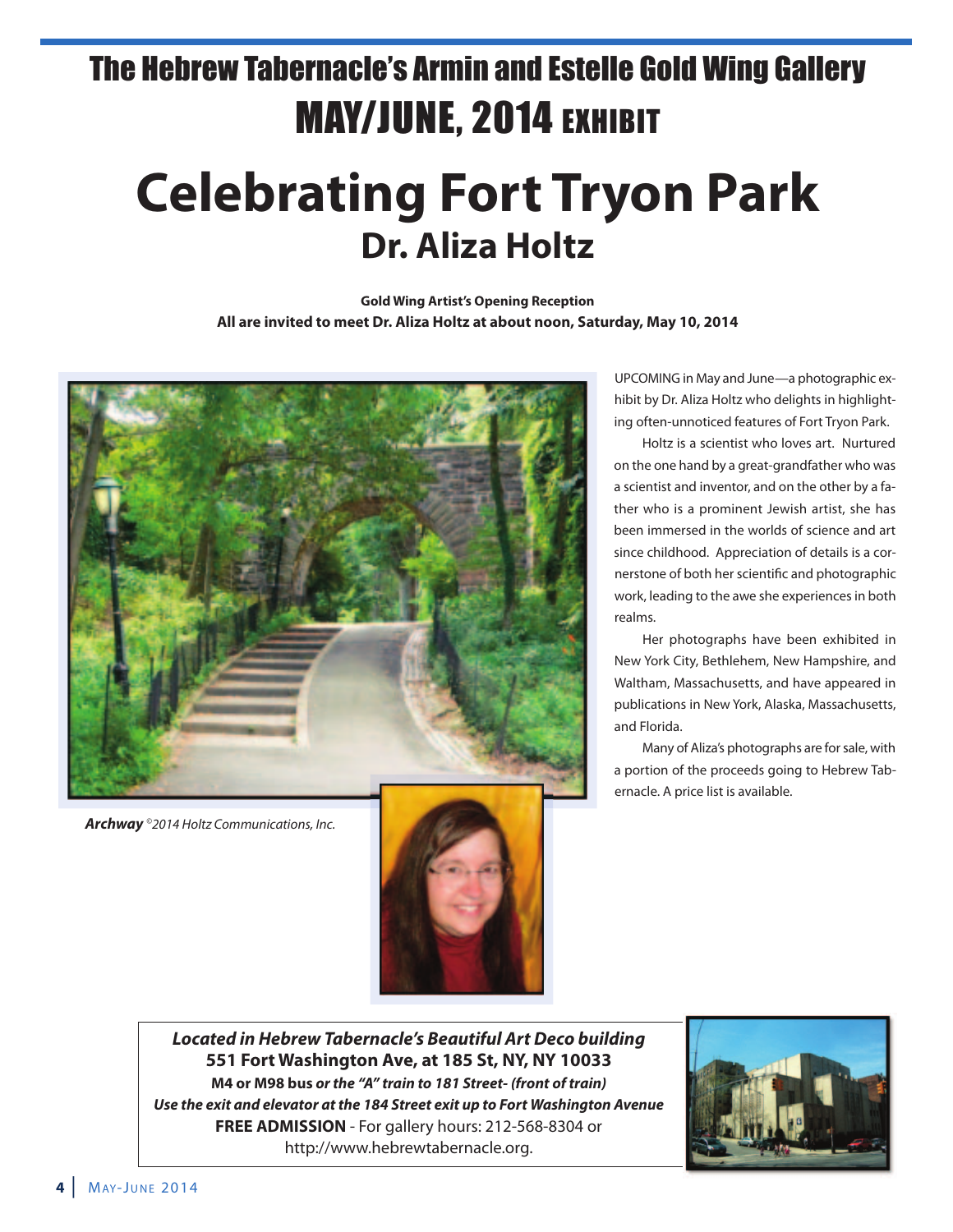# **THANK YOU**

#### **WE GRATEFULLY ACKNOWLEDGE THESE RECENT CONTRIBUTIONS:**

#### **CLErGy aSSiST FUND**

received a donation from…

#### **GENEraL FUND**

received a donation from… anonymous Dennis Baer General operating support Mrs. Harriet Bailer **In honor of the best seder ever In honor of the best seder ever** 

Hebrew Tabernacle Sisterhood to cover clergy payroll costs, April & May, 2014

תודה רבה!

Hildegard Bachert In memory of the yahrzeits of Gustav and Frieda Bachert Jeff & Marjorie Bauml In memory of the yahrzeits of ada Speyer and eugenia Seligsberg Helen Blumenthal **In memory of the Yahrzeit of Ruth Rosenthal** In memory of the Yahrzeit of Ruth Rosenthal David Duhan In memory of the yahrzeit of Morris Duhan Nina Edwards **In memory of the Yahrzeits of Donald Edwards and Lore Emanuel** Mario A. & Johanna J. Eisenberger **In memory of the Yahrzeit of Anneliese Eisenberger** In memory of the Yahrzeit of Anneliese Eisenberger Mario A. & Johanna J. Eisenberger **In memory of the Yahrzeit of Meta Hermann** eva B. Feist In memory of our dearly departed Harold Marx Fred Fields In memory of the yahrzeits of Ignatz and Martha Dingfelder Charles & lilli Friedman In memory of the yahrzeit of edith Friedman Barry & Irene Gilbert **In memory of the Yahrzeit of Nathan Maier** In memory of the Yahrzeit of Nathan Maier Barbara Gonzo In memory of the yahrzeit of David Harris In memory of the Yahrzeit of Irene Danziger In memory of the Yahrzeit of Ruth Krautman John Habermann **In memory of the Yahrzeit of Lina Mosbach** Mark & Rita Hamburgh **In memory of the Yahrzeit of Traude Hamburgh** In memory of the Yahrzeit of Traude Hamburgh allen Hirsch In memory of the yahrzeit of Helen Hirsch Kathe Jonas **In memory of the Yahrzeit of Erna Loewenstein In memory of the Yahrzeit of Erna Loewenstein** Howard Kayne **In memory of the Yahrzeit of Renee Obermeier** In memory of the Yahrzeit of Renee Obermeier Jean Koesterich In memory of the yahrzeit of Ilse lichtstern Joseph & Joan Serrano laufer To enter the name of robert Kraus to the Kaddish list Sharon Lehman **In memory of the Yahrzeit of Charlotte Tucker** In memory of the Yahrzeit of Charlotte Tucker ruth levi to purchase flowers for Passover In honor of Mr. Sidney Mehr's 90th Birthday Lois Naftulin **In honor of In honor of the Bat Mitzvah of Dorrie Rosen** Helen Neidell **In memory of the Yahrzeits of Ernest, Henny, and Julius May** In memory of the Yahrzeits of Ernest, Henny, and Julius May Peter oestreicher In memory of the yahrzeit of elsie oestreicher Kristine M. Rogers **In memory of Traude Hamburgh and in appreciation for** In memory of Traude Hamburgh and in appreciation for Dr. Glass's classes Rolf & Leoni Werner Salomon **In memory of the Yahrzeit of Max Salomon** In memory of the Yahrzeit of Max Salomon Edward Schachter **In memory of the Yahrzeits of Simon and Leo Schachter** In memory of the Yahrzeits of Simon and Leo Schachter yona & Stanley Schloss In memory of the yahrzeits of Sol and Martha light Madeline Secunda **In memory of the Yahrzeit of Leo Secunda** In memory of the Yahrzeit of Leo Secunda rudolph Steinhardt In memory of the yahrzeit of Siegfried Steinhardt Suskram Family Foundation In memory of the yahrzeit of Thilla Suessel vicki Tobar In memory of the yahrzeit of David Tobar earl Wertheim In memory of the yahrzeit of luise Seeman Dr. Ruth Westheimer **In memory of the Yahrzeit of Fred Wertheimer** In memory of the Yahrzeit of Fred Wertheimer Dr. Ruth Westheimer **In memory of the Yahrzeits of Else Westheimer**, & Artur, Irma, Julius, and Selma Siegel Joseph e. Wolfermann General operating support Gerald zobel In memory of the yahrzeit of Max zobel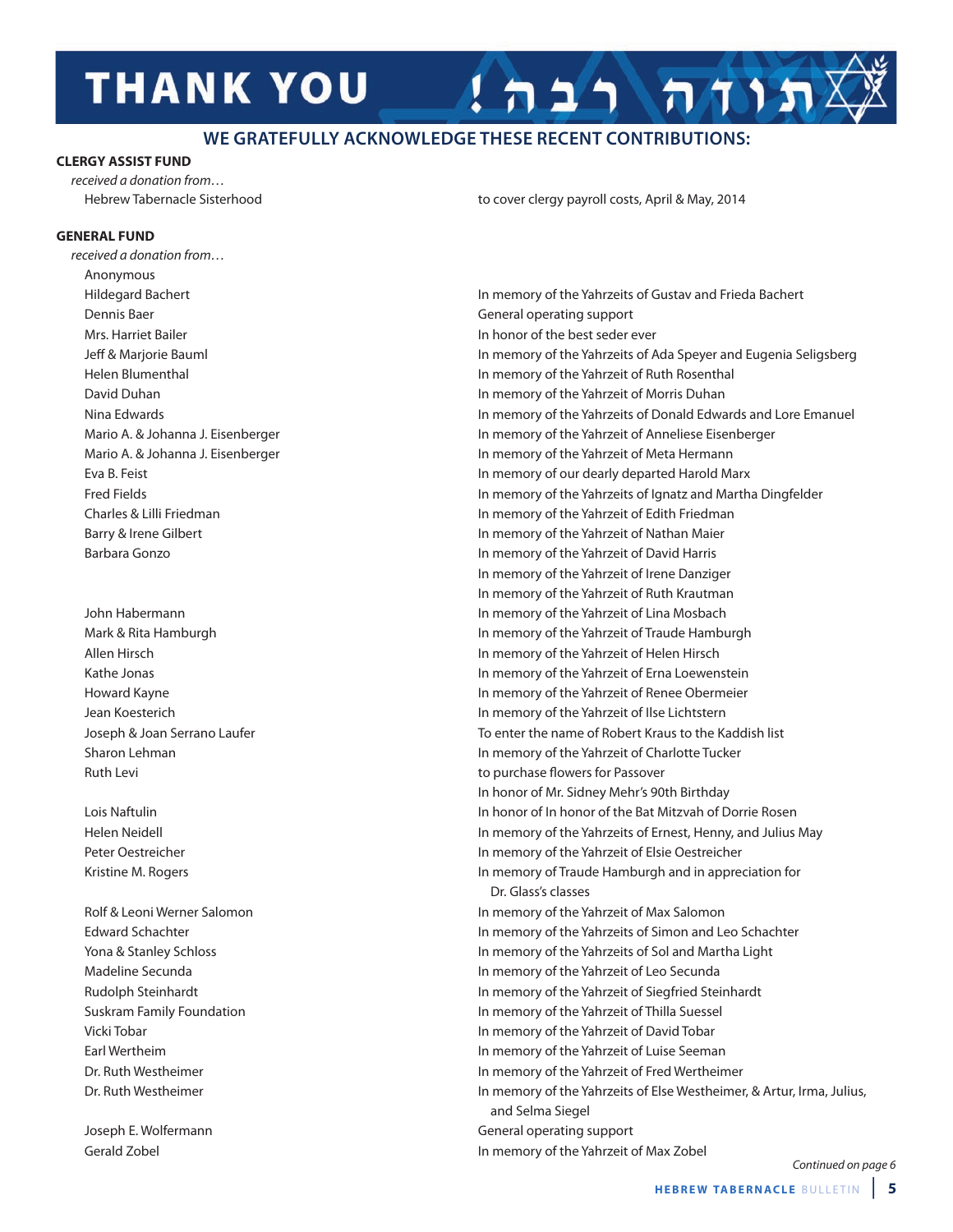# **THANK YOU**

#### **DONATIONS**

Continued from page 5

#### **HEbrEW SCHOOL SCHOLarSHiP FUND**

- received a donation from… Mrs. Harriet Bailer **for the Shlach Manot fundraiser** for the Shlach Manot fundraiser
	- Andrew & Paula Loscocco DaSilva do a control of the for "Chai for a Pie" Roger & Regina Gradess **for the Shlach Manot fundraiser** for the Shlach Manot fundraiser Henry Grayman for "Chai for a Pie" Daniel & Patricia Doff Heuberger for "Chai for a Pie" Denny Chern Kelk **For the Chair Chair Chai for a Pie** For "Chai for a Pie" Michael & Melanie Klein for "Chai for a Pie" Dmitry & Jessica Wolk-Stanley Kushnirsky for "Chai for a Pie" Mark & Ivelisse Suarez Levine for "Chai for a Pie"

#### **MUSiC FUND**

received a donation from…

#### **PriNCiPaL'S DiSCrETiONary FUND**

received a donation from… **Elise Cagan** Elena Deutsch Cari Fershing Connie Heymann Marga Marx Nina Nesher

#### **SEDEr FUND**

received a donation from… Laura Altschuler Diana Douglas Clarice Hausman Denny Chern Kelk Paul & Kathryn Ruby Roth

#### **TOT SHabbaT FUND**

received a donation from… nelly Dabo anatoly & Gisele Garelik Michael & Melanie Klein Sheldon Koy Kennon Miller Nina Nesher Meredith & Joshua Rubin Jennifer Talansky various - cash alice Goldmann Walton Julia Weisenberg

- Helen Blumenthal **For the Shach Manot fundraiser** for the Shlach Manot fundraiser for the Passover chocolate sale
- Mrs. Harriet Bailer in appreciation for Cantor Finkel's recital, to help maintain our choir & organ services

 $172777777$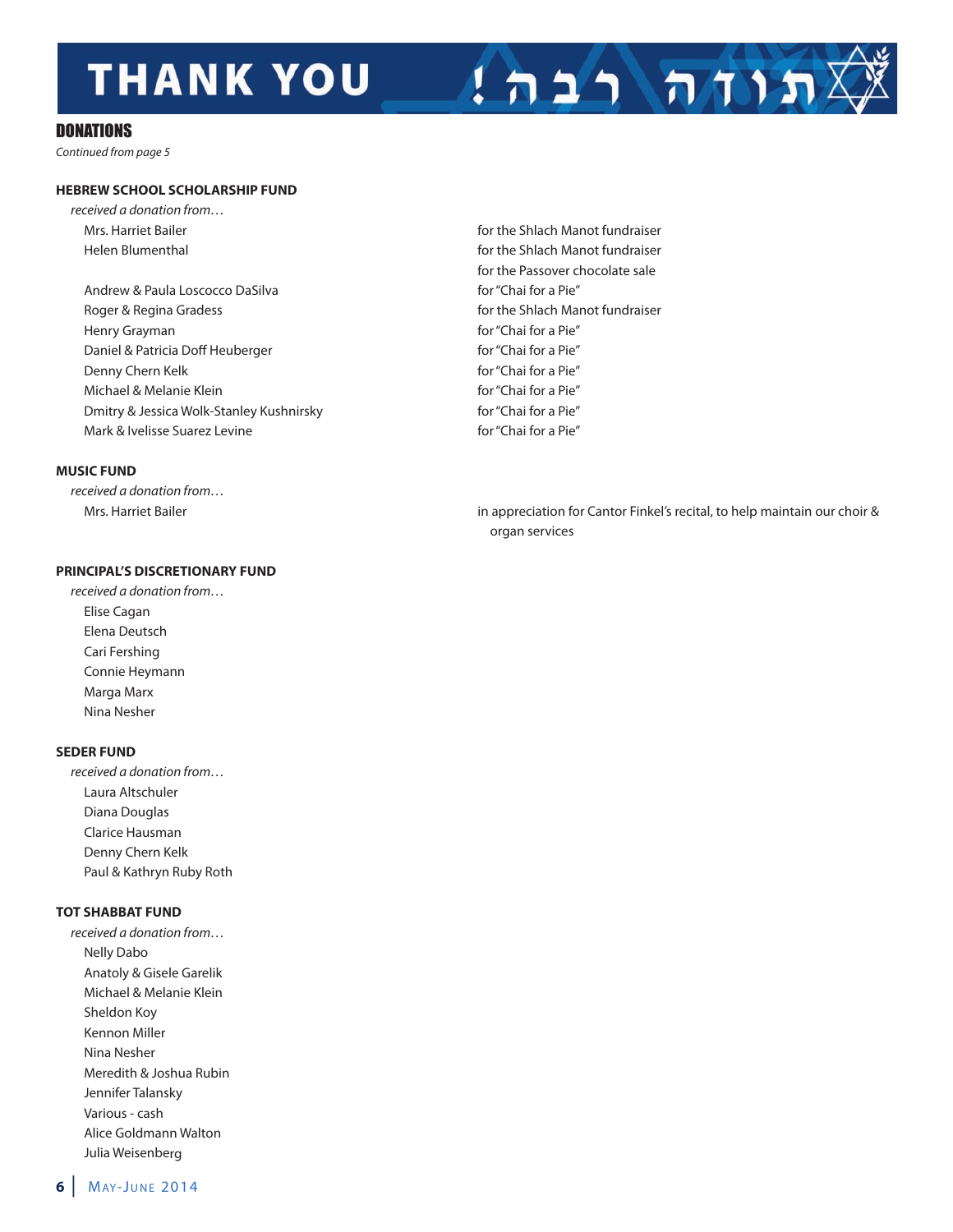#### **IN MEMORIAM**

In grateful memory of the departed whose names are taken from the records of Hebrew Tabernacle and Beth Am and which appear on a separate weekly Yahrzeit list. It is our minhag to read Yahrzeit names at the Shabbat services following the date. **if you would like a name read, please call the office in the preceding week.**

#### **yaHrzEiT LiST**

#### **May 2 and 3rd, 2014** Julius Baum

Karl Baum lillian Baumblatt Florentine Behrendt Herman Behrendt Shlomo & Nacha Brandis Grete Callman Irene Danziger Harry Donish Pfc. Gunther Dorzback Bernard F. Duhan Rosa Faber victor Faber Georg Feibel **Eric Fourier** Judith Frank Friedrich Gemeiner Salomon & Fradel Gemeiner Rita Greenberg Tilde Gruenebaum Frances Gutter emanuel Hamelburger Pauline & Moses Hanauer albert Heilbronn Clara Hirsch alice Hoexter Julius Holdheim Eva M. Huvos-Lowenthal Selma Israel Carola Klein Herman Kohlman Mildred Kutell Emilie & Heinz Langstadt **Ray Lewis** Gida lomnitz **Ernest May** Sessy Mayer louis Michael

lena Michel zacharias Mode Dwora Muetz Robert A. Muller Lorraine Fay Myerson-Anderson Katherine Neumann elsie oestreicher Helene oppenheim Paul Pollack **Ruth Rosenthal** Elise Rothschild Irma & Julius Siegel Selma Siegel Toni Simon **Rudy Simonstein** Fred Stacy erna Strauss Jeanette & Salomon Strauss Irma Weinheim Rosi Weinheim Bella & leopold Werberg Gertrude Wittner Judit Wolff Sidney S. Wolff

#### **May 9 & 10**

ernest abraham Moses Barth Max Buchdahl David Davis Rev. Max Ehrenberg Margaret Falk Moritz Felsenthal Max E. Fischler Mary Katz Frankel lina Friedmann Julius Gabriel Siegfried Gold Trude Goldsmith louis Gutmann Solomon Hamburger Salomon Heiman Siegfried Herrmann ludwig Hertz Flora Himmelweit Judge Charles Horowitz adolph House allison Krause Moshe levin John J. loebmann Renate C. Maas Herbert Marcus Kathe Marcus Ida Marx Jeff Miller Babette oppenheimer Bertha Pels Max Regensburger Jonas Leib Rosner Erna Rubel John Rubino Sandy Scheuer Bill Schroeder Dr. Hugo Schutz Helen Sommer leah Sommers Max Stadthagen Minna Steinberg ludwig Steinmetz Hilde Stern Joan Stern Kurt Stern annie Stiefel Sally Stiefel Bertha Strauss **Ruth Strauss** amelia Wallach anna Weigert **Ray Weigert** Irene Rebecca Weiss Jean Wolf

#### **May16 & 17**

Gunther Baum Walter Berliner amy Breth Theresa Cohen Bertha Feist Julius Friedman Roberta Maxine Gold Franziska Goldstrom Minnie Goldwater louis Gottfried Jenny Hamburger Ida Herz elsie Hess Robert Hoffman **Emanuel Horowitz** Dr. Benno Kastan Paul Klopfer albert Knoepfler **Rolf Kramme** Minnie G. lessler Kurt levi Isaac linden Samuel Marshall Della Michael Max Michel Helen Morris Doris Weisberg Naftulin Julius Oettinger Dorothy oppenheimer Fred Popper Joel Rosenbaum Leopold Rubel lotte Samuel albert Schaye Kurt Schiftan Ilse Schloss Johanna Schueller leonore Schulz Rose Seaman Ross Secunda Mildred Shultz Maurice Silverstein **Rose Solow** adolph Stern **Richard Sternheimer** Miriam Ullman Sophie S. Weill olga Wellisch **Ruth Zizmor** 

Continued on page 8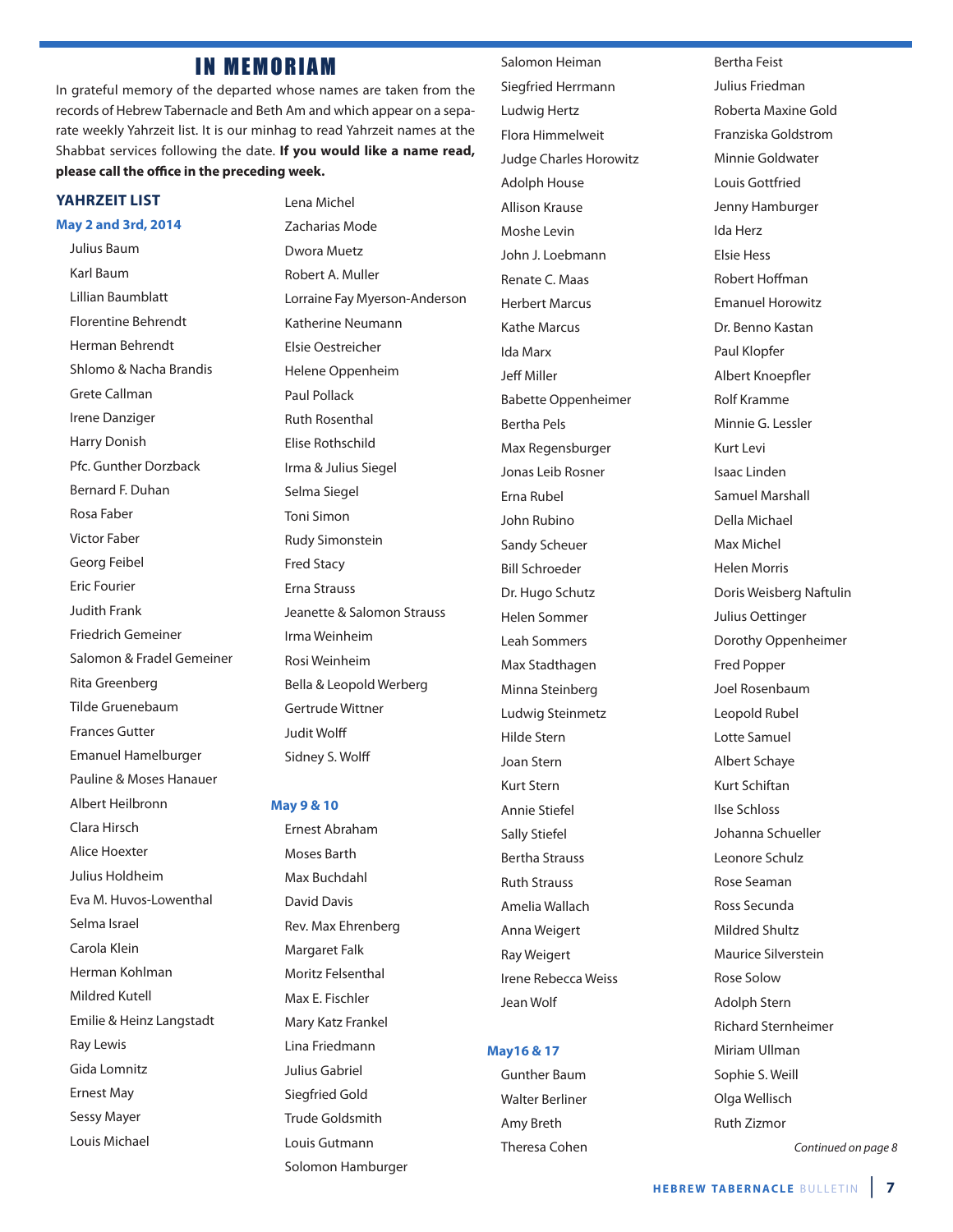#### **yaHrzEiT**

Continued from page 7

#### **May 23 & 24**

Berthold adler Dr. George Benson Jacob Cohen Fred F. Duhan Irwin Stutz Fbel Sarah Fox Willi Frenkel Isolde Froehlich Julius Froehlich Henry Fromm Dorothy Gabriel Suzanne Hirsch Galimir abraham J. Golieb Israel Grinstein alma Gutman Gertrude Haas ann Hamburger Hilda Hamburger loucele Horowitz Josef Israel ellen Kahn\* Henry C. Kellman Dora Kohon Benno Korpner Clara Gerda Kronenberger Gerd leven Martin levin lilly levy annie leysersohn John loscocco Pauline lubetzky Catherine Mable Paul Marx Sally Pollack Alfred Regensburger Helen Reiner Hannah Rosen Harry Rothschild **Edith Rubino** lotte Schwarzschild Jean Stern Rita Stern

Clarence H. Teller Marion Weindling alex Weinheim lina Wolf

#### **May 30 & 31**

**Arthur Anschel** lily Bielitz Howard Russell Bloom Irving Blumenkranz Helena Brandis Dora Dahlberg leo David Martha ehrmann Nanny Eichenberg Sylvia Fein Hansi Fraenkel Hilde Goldstrom Morris Imbrey Gussie Israel Jules Jacobs Samuel Jacobson Fred Kaumheimer Jacob Klopfer Elsie Lazarus Herbert lehmann abraham levy Erika Levy Gerta levy David lomnitz Harry Metz **Elaine Neuburger** Eva Neufeld **Hilde Neugass** Justin Neumann annie oberst Helene ochs Margot Reis **Ernst Riess** Walter Riess Sigmund Rosenberg Eva Rothschild Jesse Rothschild Joseph C. Samuels Rose Schachter

**Richard Schorsch** Moses Schott Carrie L. Straus **Erich Suran** Maier uhlfelder Herman Wallstein Trude lorch Weinberg louis Wiersch Birdie Wohlgemuth adele Wolf rosa Moritz Wolf Berthold Wolff

#### **June 6 & 7**

Alfred Adam elizabeth alexander Sophia Arndt Ida Baer Else Bloch Benjamin Blum Mina Blum Morris Dessauer Julius erle alice Federmann Gertrud Frank Johanna Frank Fred Fried Nathan Gordon Henny Hamburger Fred Hamlet alice Koppel Fred M. Kulb Henry lauer lena levy Robert Alan Levy Robert Ward Levy Sylvia Marcus 1st lt. Herbert Jos. Marks Fritz Marso Simon Marx Max Mayer George Meseritz Fannie Mode Belle Nadelman Dr. Eric Allen Nordlinger

Iwan Pels **Norbert Pollack** auguste Pomper Dr. Bruno Reinemund Ilse Reinemund Max Rosenzveig Melie Roth Benjamin Salinger Harold Salmon arno Saul Benjamin Schachter Berta Schachter leo Schiff Julia Schwarzbaum Maurice Silver David Silverman larry Steiner Ilse Stern Dr. Eric Stoerger **Emma Strauss** Sallie Teller Joan Toggitt

#### **June 13 & 14**

Beatrice Bernstein Max Blumenthal alfred B. Cornell Lawrence Roger Elliot Fred Fels Sophie Freimark Sally Glauber **Nelly Goldschmidt Ruth Grunewald** Caroline Herzog Jacob Jacob lore Kadden Gertrude Katz Celia Klein **Richard Kracko** Rabbi Dr. Robert L. Lehman Matvei Magasiner leopold Maxamin Ilse Mayer Anna P. Meyers Continued on page 9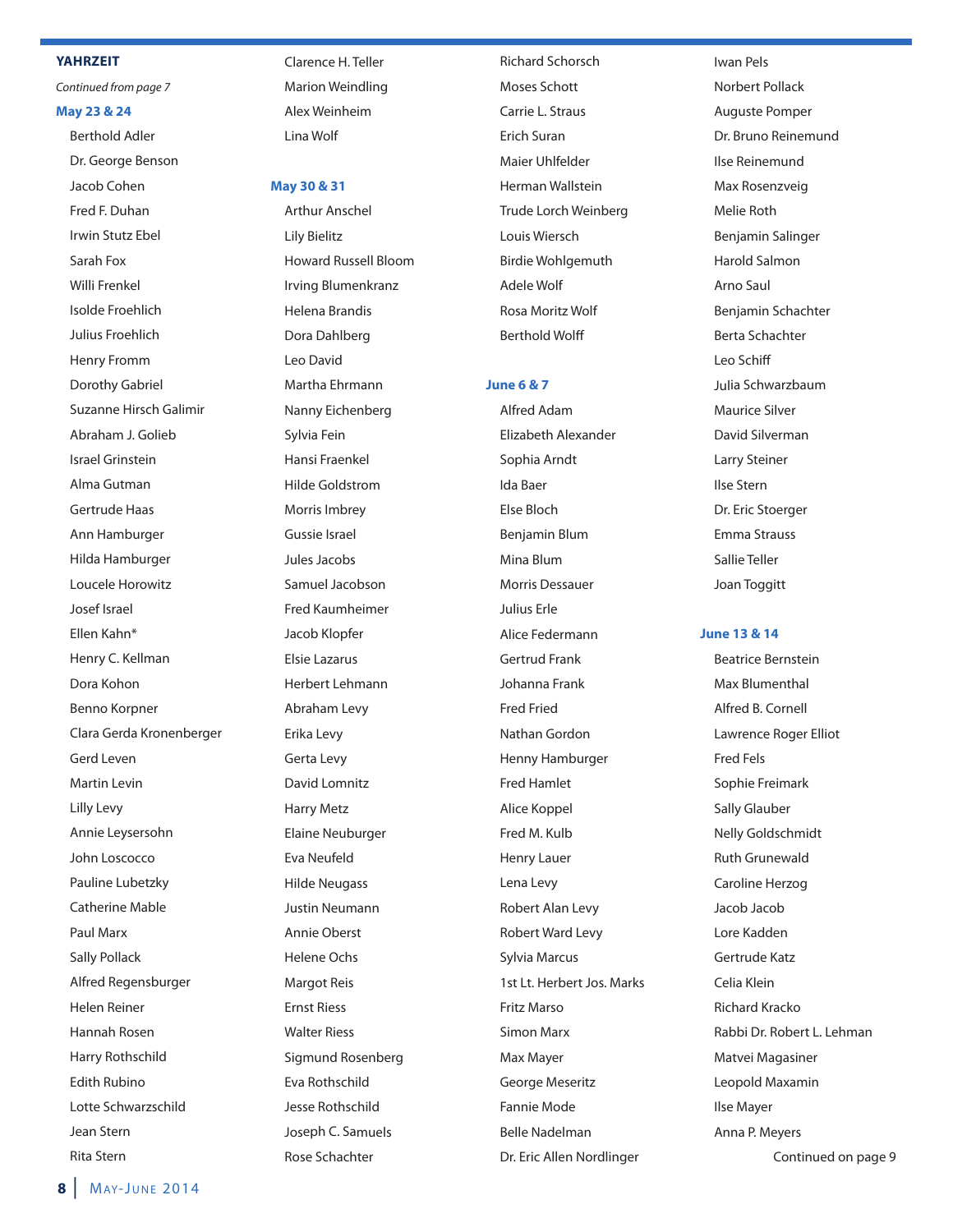#### **yaHrzEiT**

Continued from page 9 Nathan Morgenroth William Nadelman Herta Nathan Sophie ottenheimer lilly Popper emil Simon Erna Speier Artie Stanford Rosa Stiefel eli Swidler leonard Teller Gretel Thalheimer Caroline Ullmann **August Wolf** Irene Wolf

#### **June 20 & 21**

Lothar Adler alfred altstaedter Herbert Austern anna Balicera Joseph Richard Baschkopf Jacob Benwitt Gerda Berlin Claire Biermann Henrietta Boehm Bess Briskie Samuel Charig augusta Collin Theresa Diamant **Rose Dominic** alan M. Freedman Martha Freudenberger Karl Friedman Joseph Gold Isidore Greenberg Susi Grunfeld James Haines Rosa Heimann lore Hertz Curt Herz Charlotte Hesse Frederic Hirsch

**Esther Horowitz** Max Kleinbaum Eugenie Levite Kurt Marchfeld Mark Martinez anna Marx alfred Mendel Dora Meyer Charles ockun **Esther Pepper** adele Polak Julius Roos Martin Rosenfeld Regina Salomon Ernest Schlein Martha Schlesinger Rosa Selinger Sarah Ethel Simon Frieda uhlfelder ludwig Weingarten

#### **June 27 & 28**

elli Baer artur Bodenheimer Fred Brinitzer louis Brunngesser Rosa Buchdahl John Coster Betty David Harry Dlugatch Peter I. Engelhart Sol Gersch Henry Gerstle Caroline Gretzer Gerard J. Hagen Isaac Carl Heidenheimer Rosel Herz Frederick Hoexter Minnie Israel augusta Jacobs Gerda Jakobsberg Bernard Jonas Isidor Kahn Julius Kahn auguste Kastan

Ellen Leipzig Theodore leiser Harry Major Toni Meyer Samuel Nemlich Martin Neuburger **Theodore Ochs** Greta M. Pick Max Salomon Erich Scheibe Gerald Schlesinger aida Schneider Sara Schonholtz Gerda Schuster Susi Smith Fanny Steinharter alfred Stern Ernie Feitler Stern Dora Stokes Julius Strauss Stella Teichner Willy Wurzburg

#### **July 4 & 5**

**Reuben Batt** lena H. Cirker Hattie E. Davis alice Dreifuss Flora Duhan **Bertha Elias** abraham Garfunkel Mac Greenbaum Nathan A. Greenberg

Martha Gruenewald Eugene Hamburger Carla Heilbut Dr. Hans Hesse Rosa Heyman ella Hirsch robert S. Hirschler Theodore Israel Nathan Jerome louis Kirchheimer **Erwin Koppel** William Koy **Esther Leise** leo lesser lottie Maienthau alfred Marx Isabel Medina Hugo Miller elsa Moses Julius oppenheimer Louise F. Roos Bertha Rosenberg Dr. Tobias Rosenbluth Deborah Rothschild Jacob Schweitzer Deborah Slosser Dr. Alice Spiegel Fannie Ullmann Marcel Weil Sigl Wertheimer Fred Wittner lothar zander

# **HT needs your help to fix things or get things fixed!**

Interested? let us know how you can help our aging building! Please leave your contact info at the office! **212-568-8304**

**HEBREW TABERNACLE BULLETIN | 9**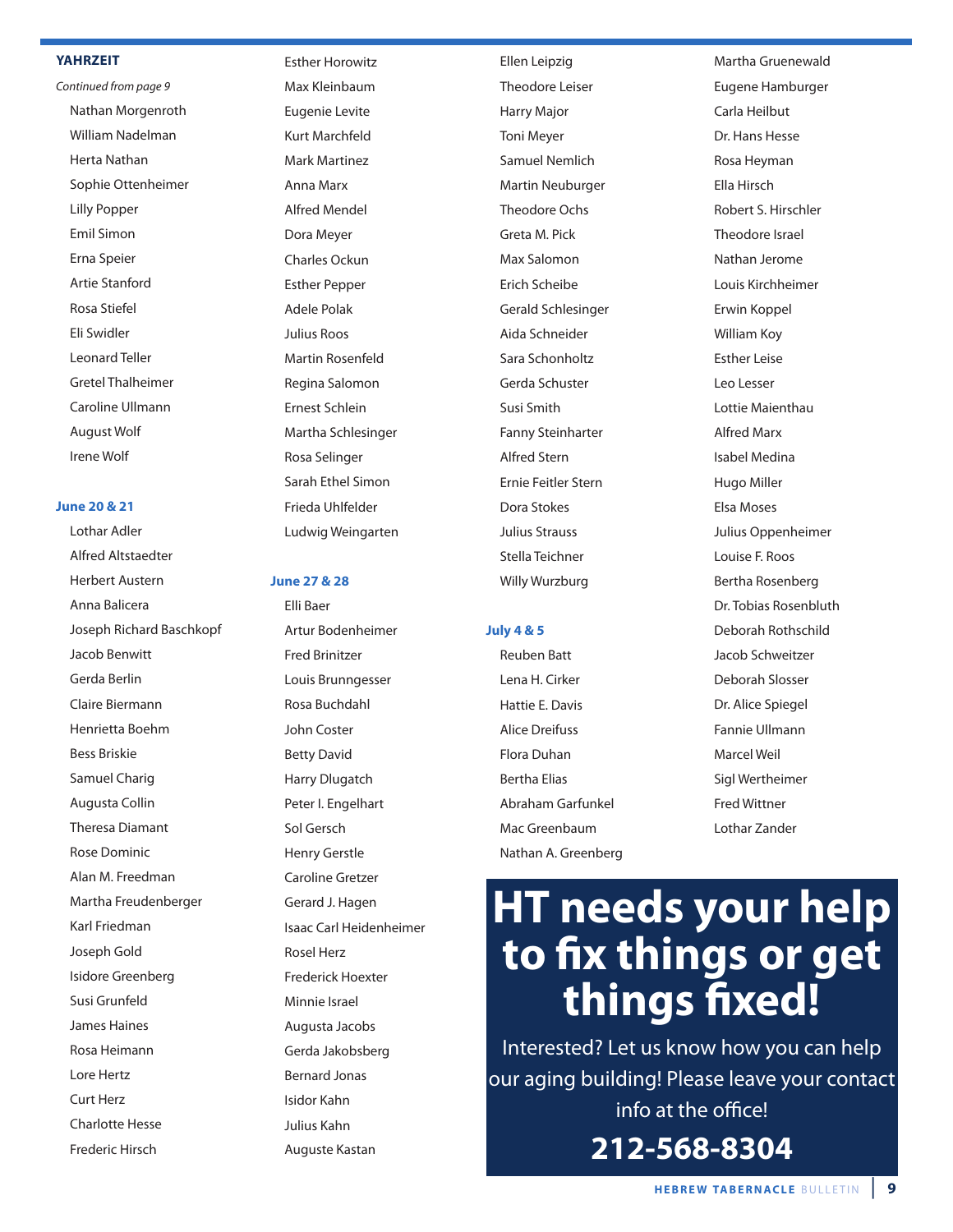### THE ANNUAL UPTOWN COMMUNITY CHURCH

# **CLOTHING SWAP**

### SUNDAY, MAY 18th, 12:30PM-3:30PM 551 FORT WASHINGTON AVENUE (AT 185th STREET) IN PARTNERSHIP WITH HEBREW TABERNACLE CONGREGATION

Do you have clothes sitting in bags waiting to be given away? Are you looking for a good reason to clear out your closets and welcome spring? Then join us on May 18th for the Annual Uptown Community Church Clothing Swap in partnership with Hebrew Tabernacle Congregation.

#### **HOW DOES IT WORK?**

Bring gently used, clean clothing to Hebrew Tabernacle of Washington Heights on Sunday, May 18th at 12:30 pm. Then stick around and look through all your neighbors' clothes and 'shop' for yourself! Leftover clothes are donated to local organizations that collect clothing for the needy. Shopping bags will be available for all our Swap Shoppers - as long as supplies last!

To learn more about our events visit us online at facebook.com/UptownRenewal



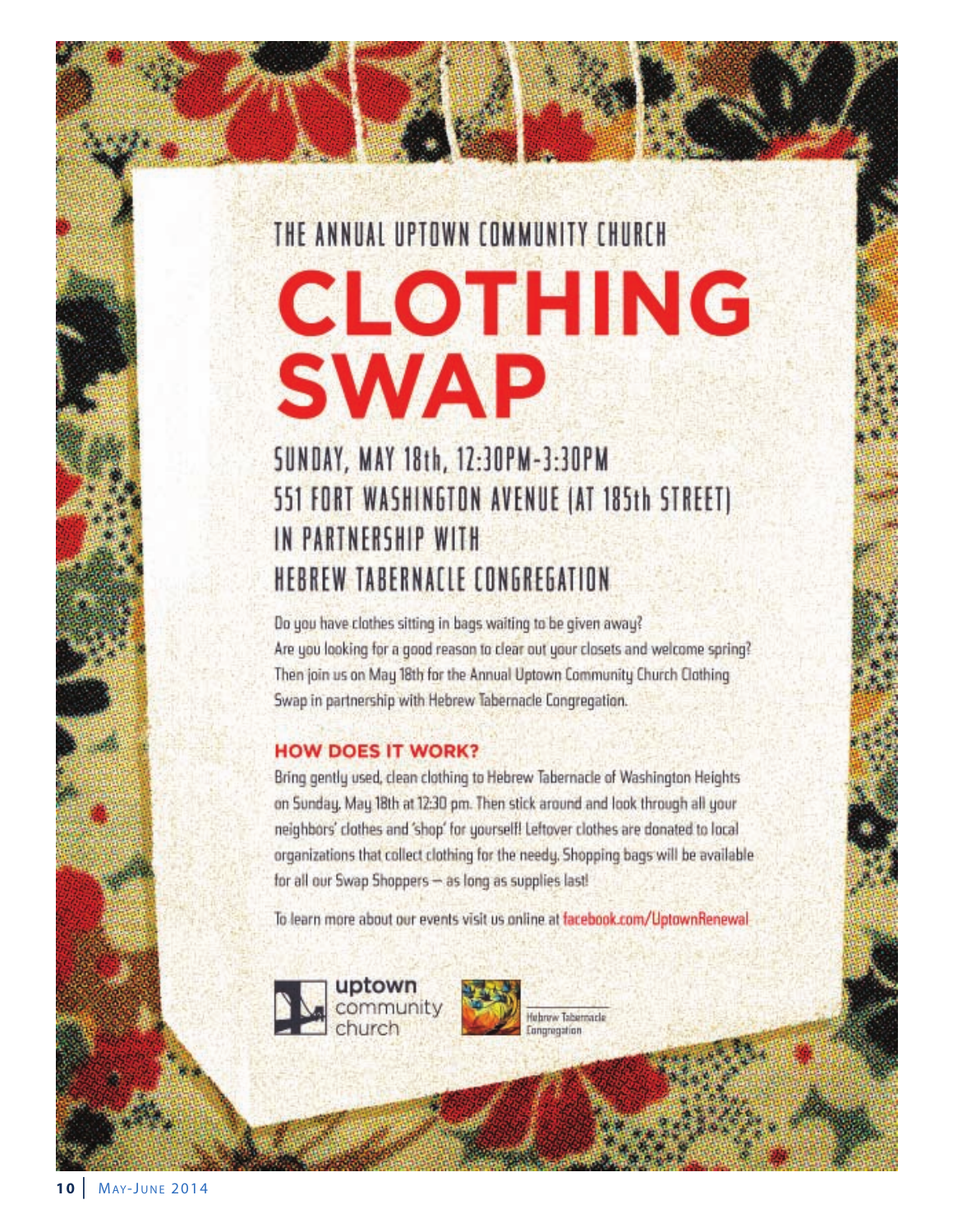### **May 2014 IYYAR-SIVAN 5774**

| <b>SUNDAY</b>                                              | <b>MONDAY</b>                                                                      | <b>TUESDAY</b>                | <b>WEDNESDAY</b>                                                                                                                                 | <b>THURSDAY</b>                                                    | <b>FRIDAY</b>                                                                 | <b>SATURDAY</b>                                                                                                                                              |
|------------------------------------------------------------|------------------------------------------------------------------------------------|-------------------------------|--------------------------------------------------------------------------------------------------------------------------------------------------|--------------------------------------------------------------------|-------------------------------------------------------------------------------|--------------------------------------------------------------------------------------------------------------------------------------------------------------|
|                                                            |                                                                                    |                               |                                                                                                                                                  | lyyar 1<br>7:30 pm: Adult Ed Series TBD<br>by Rabbi Shira Johnston | lyyar 2<br>7:30 pm: Kabbalat Shabbat<br>(Yom Hazikaron<br>Commemoration)<br>G | lyyar 3<br>10:00 am: Shabbat Emor<br>Yom Ha'Atzmaut<br>Observation<br>12:00 pm: Adult Ed<br>3<br>with Rabbi Gale                                             |
| lyyar 4<br>10:00 am: Annual<br><b>Congregation Meeting</b> | lyyar 5<br>YOM HaZIKARON<br>4:00 pm: Hebrew School<br>7:00 pm: Exercise Class<br>5 | lyyar 6<br>YOM HaATZMAUT<br>6 | lyyar 7<br>10:45 am: Yoga for Seniors<br>12:30 pm: Sisterhood<br>4:00 pm: Hebrew School<br>7                                                     | lyyar 8<br>7:00 pm: WHFC<br>8                                      | lyyar 9<br>6:00 pm: Family Service-<br>Siyuum<br>7:30 pm: Festive Oneg        | lyyar 10<br>10:00 am: Shabbat Behar<br>12:00 pm: Artist's Opening:<br>Aliza Holtz<br>12:00 pm: The Mishkan<br>T'fillah: A lourney not a<br>destination<br>10 |
|                                                            |                                                                                    |                               |                                                                                                                                                  |                                                                    |                                                                               |                                                                                                                                                              |
| lyyar 11                                                   | lyyar 12<br>7:00 pm: Exercise Class                                                | lyyar 13                      | lyyar 14<br><b>PESACH SHENI</b><br>10:45 am: Yoga for Seniors<br>12:30 pm: Sisterhood<br>7:30 pm: Adult Ed Series TBD<br>by Rabbi Shira Johnston | lyyar 15                                                           | lyyar 16<br>6:00 pm: Tot Shabbat<br>7:30 pm: Kabbalat<br>Shabbat              | lyyar 17<br>10:00 am: Shabbat<br>Bechukotai<br>12:00 pm: Study of the<br>Zohar                                                                               |
| 11                                                         | 12                                                                                 | 13                            | 14                                                                                                                                               | 15                                                                 | 16                                                                            |                                                                                                                                                              |
| lyyar 18<br><b>LAG B'OMER</b>                              | lyyar 19<br>7:00 pm: Exercise Class                                                | lyyar 20                      | lyyar 21<br>10:45 am: Yoga for Seniors<br>12:30 pm: Sisterhood                                                                                   | lyyar 22                                                           | lyyar 23<br>7:30 pm: Kabbalat Shabbat                                         | lyyar 24<br>10:00 am: Shabbat<br>Bamidbar                                                                                                                    |
| 18                                                         | 19                                                                                 | 20                            | 21                                                                                                                                               | 22                                                                 | 23                                                                            | 24                                                                                                                                                           |
| lyyar 25                                                   | lyyar 26                                                                           | lyyar 27                      | lyyar 28<br>YOM YERUSHALAYIM<br>10:45 am: Yoga for Seniors<br>12:30 pm: Sisterhood<br>7:30 pm: Adult Ed Series TBD<br>by Rabbi Shira Johnston    | lyyar 29                                                           | Sivan 1<br>7:30 pm: Kabbalat Shabbat                                          | Sivan <sub>2</sub><br>Bat Mitzvah of<br>Daniela Drakhler<br>10:00 pm: Shabbat Nasso                                                                          |
| 25                                                         | 26                                                                                 |                               |                                                                                                                                                  | 29                                                                 | 30                                                                            |                                                                                                                                                              |

### **June 2014 SIVAN-TAMUZ 5774**

| <b>SUNDAY</b>  | <b>MONDAY</b>                                                                             | <b>TUESDAY</b>                                                                                                      | <b>WEDNESDAY</b>                                                                                    | <b>THURSDAY</b>                                                             | <b>FRIDAY</b>                                                        | <b>SATURDAY</b>                                                                                                           |
|----------------|-------------------------------------------------------------------------------------------|---------------------------------------------------------------------------------------------------------------------|-----------------------------------------------------------------------------------------------------|-----------------------------------------------------------------------------|----------------------------------------------------------------------|---------------------------------------------------------------------------------------------------------------------------|
| Sivan 3        | Sivan 4<br><b>July-August</b><br><b>Bulletin Deadline</b><br>7:00 pm: Exercise Class<br>n | Sivan 5<br><b>EREV SHAVOUT</b><br>6:30 pm: Family Service-<br><b>Erev Shavout</b><br>7:30 pm: Ice Cream Social<br>đ | Sivan 6<br><b>SHAVOUT I</b><br>10:00 am: Shavout I (Lay<br>Led-Piano)<br>10:45 am: Yoga for Seniors | Sivan 7<br><b>SHAVOUT II</b><br>10:00 am: Shavout II<br>(Yizkor-Organ)<br>5 | Sivan 8<br>6:00 pm: Tot Shabbat<br>7:30 pm: Kabbalat<br>Shabbat<br>6 | Sivan 9<br>10:00 am: Shabbat<br>Beha'alotcha<br>12:00 pm: Adult Ed with<br>Rabbi Gale                                     |
| Sivan 10       | Sivan 11<br>7:00 pm: Exercise Class                                                       | Sivan 12                                                                                                            | Sivan 13<br>10:45 am: Yoga for Seniors<br>12:30 pm: Sisterhood                                      | Sivan 28                                                                    | Sivan 29<br>7:30 pm: Kabbalat Shabbat                                | Sivan 30<br>Bat Mitzvah of Shira Saar<br>10:00 am: Korach-<br>Rosh Chodesh Tamuz<br>12:00 pm: Adult Ed<br>with Rabbi Gale |
| 8              | 9                                                                                         | 10                                                                                                                  | 11                                                                                                  | 12                                                                          | 13                                                                   |                                                                                                                           |
| Sivan 17       | Sivan 18<br>7:00 pm: Exercise Class                                                       | Sivan 19                                                                                                            | Sivan 20<br>10:45 am: Yoga for Seniors<br>12:30 pm: Sisterhood                                      | Sivan 21<br>7:00 pm: WHFC:<br>Mid-August Lunch                              | Sivan 22<br>7:30 pm: Kabbalat Shabbat<br>(Piana)                     | Tamuz 7<br>10:00 am: Shabbat<br>Korach                                                                                    |
| 15             | 16                                                                                        |                                                                                                                     | 18                                                                                                  | 19                                                                          | 20                                                                   |                                                                                                                           |
| Sivan 24       | Sivan 25<br>7:00 pm: Exercise Class                                                       | Sivan 26                                                                                                            | Sivan 27<br>10:45 am: Yoga for Seniors<br>12:30 pm: Sisterhood                                      | Sivan 28                                                                    | Sivan 29<br>7:30 pm: Kabbalat Shabbat<br>(Gay Pride)                 | Sivan 30<br>10:00 am: Shabbat<br>Chukat-Rosh<br>Chodesh Tamuz                                                             |
| 22             | 23                                                                                        | 24                                                                                                                  | 25                                                                                                  | 26                                                                          | 27                                                                   | 28                                                                                                                        |
| <b>Tamuz 1</b> | Tamuz 2<br>7:00 pm: Exercise Class                                                        |                                                                                                                     |                                                                                                     |                                                                             |                                                                      |                                                                                                                           |
| 29             | 30                                                                                        |                                                                                                                     |                                                                                                     |                                                                             |                                                                      |                                                                                                                           |